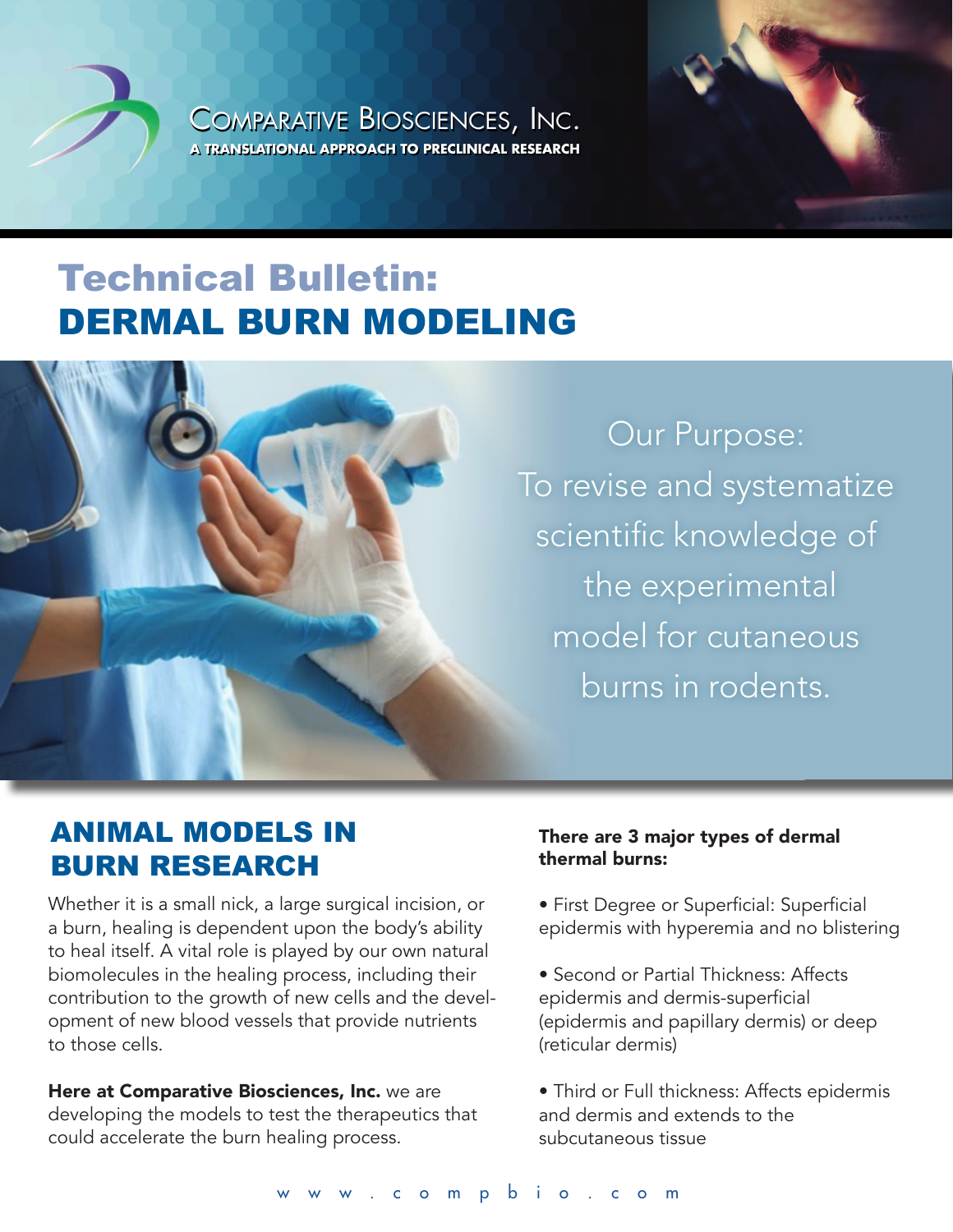



Comparative Biosciences, Inc and GD3 have joined together to providing expert scientific resources and high quality contract research services to all sectors within the biomedical and pharmaceutical community.

# A Murine Model of a Burn Wound Reconstructed with an Allogeneic Skin Graft



Schematic illustration of the different steps required to reproduce the experimental model described in this article. There are three main steps to the procedure: (1) induction of the burn wound using a preheated brass template; (2) surgical excision of the non-viable necrotic tissue at 24 hours after the burn injury; (3) surgical wound reconstruction using a full thickness allogeneic skin graft.

#### SUMMARY:

The aim of this study was to develop a murine model of burn wound healing. A thermal burn was induced on the dorsal skin of mice using a preheated brass template. Burned tissue was debrided and overlaid with a skin graft harvested from the tail of a genetically similar donor mouse.

#### INTRODUCTION:

**Comparative Biosciences, Inc.** provides a range of sophisticated and customized dermal burn models. The most significant limitation of using mice to mimic human wound closure is the difference between the skin anatomy and physiology. Mouse wounds heal mostly via contraction, whereas human wounds heal through granulation tissue formation and re-epithelialization. To account for this discrepancy, the current model may be modified and used in combination with a splinting ring tightly adhered around the wound to prevent skin contraction. Given some advantages and disadvantages of this in vivo protocol, this model could serve as a tool to study certain processes involved in wound healing that are impossible to study in vitro.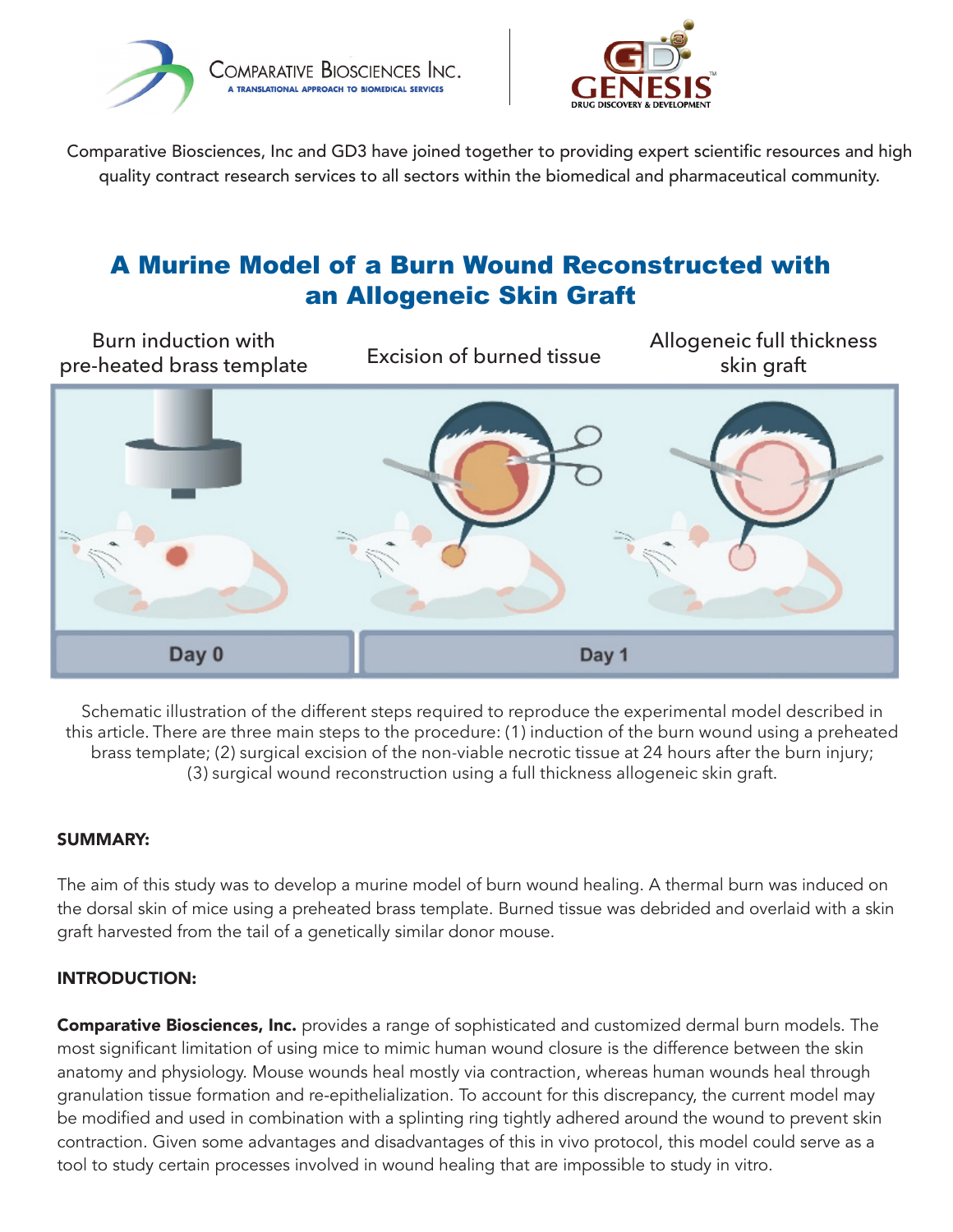







*Second degree burn at time of induction*

*Gottingen Pig post-surgical bandage*

## How is Dermal Burn Modeling used in preclinical research?

## STATE-OF-THE-ART PRE AND POST-SURGICAL CARE

Animal models have been developed to study the complex cellular and biochemical processes of burn and wound repair and to evaluate the efficacy and safety of potential therapeutic agents. Several factors can influence wound healing. These include aging, infection, medications, nutrition, obesity, diabetes, venous insufficiency, and peripheral arterial disease. Lack of optimal preclinical models that are capable of properly recapitulating human wounds remains a significant translational challenge. Animal models should strive for reproducibility, quantitative interpretation, clinical relevance, and successful translation into clinical use. In this Techinical Bulletin we discuss animal models used in wound experiments including mouse, rat, rabbit, Göttingen minipigs, with a special emphasis on impaired burn and wound healing models.

## WHY WE LIKE GÖTTINGEN PIGS AT CBI

As we optimized this model, we worked with several strains of pigs and settled on the Marshall Farms Göttingen Minipig. The pigs are physically uniform, free of disease, gentle, have good appetites and easy to handle and carry. Further, they handle multiple anesthesias, multiple sedations and restraint well. Subclinical conditions, particularly respiratory infections, can lead to poor surgical and anesthesia outcomes in swine, but the Göttingens are free of pulmonary pathogens. Another important feature of these pigs is their uniformity in size and shape and their growth curves. This is important in following wound progression and healing over time. We can also conduct modeling in disease states such as hypertension, diabetes and immune suppression in burn- and wound-healing studies to mimic human disorders.

For our burn studies, we design our studies to optimize the success of the study. This means that we have well designed studies with adequate numbers of animals and study endpoints to assure relevance of the data. Initially, preconditioning, acclimation and environmental enrichment are key parts of the study design.

#### BURN TREATMENT MODALITIES

#### There is a variety of treatment modalities that are of current interest including:

- Topical or systemic administration
- Escharotomy and debridement
- Stem cell therapies
- Autologous cells and stem cells
- Small molecules
- Biologics and immunomodulatory agents
- Bandaging or wound dressings
- Sealants
- Minced preps, split and full thickness grafting

Each modality may require variations on the model. Each study protocol is custom tailored to the needs of the client.